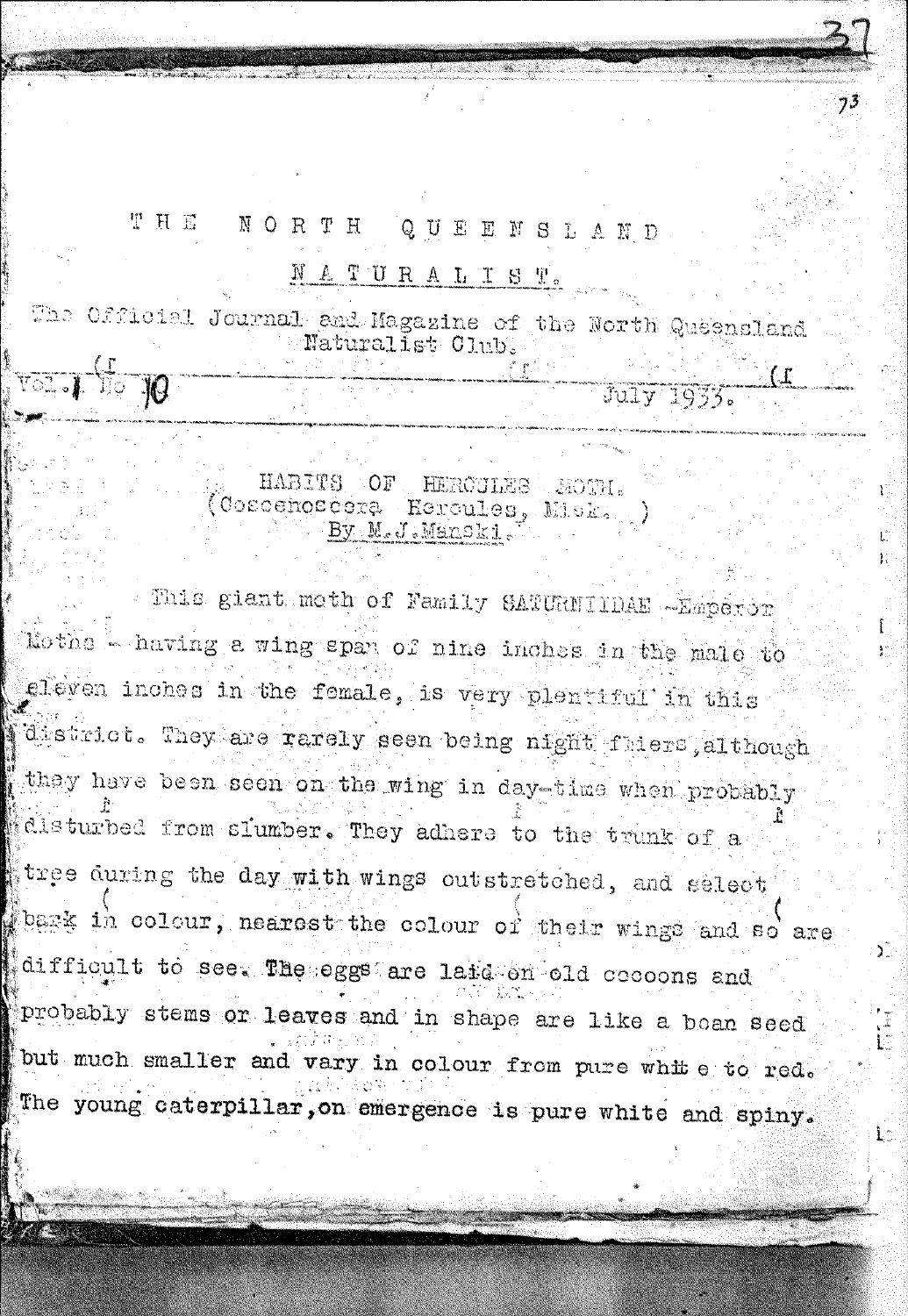Page 2.

and it eats nearly all the egg shell before it leaves the cocoon or stem to search for its food. After several sheddings of skin (Chitin) it gradually becomes darker and when full-grown is a pleasing green colour, the caterpillar being then about five inches long by about one inch think. When about to pupate it selects a large leaf near

the outside of the tree and spins silk around the stem and on to the petiole of the leaf totally covering the petiole, and it gradually draws the leaf around itself with silk when it spins its cocoon inside. The leaf dries but does not fall as it is attached to the branch com-I have discovered two different food plants and have obtained cocoons from twenty feet high to within five feet from the ground. I have also discovered them on other plants not being food plants, the caterpillar apparently leaving the food plant to

The pupa may take as long as four hundred days pupate.

before the moth cuts its way out of its cocoon and after it inflates its wings and dries, the large moth is ready for its mission in life. The food plants do not grow in thick scrubs but may be seen on the outside of scrubs particularly along creeks; one plant rarely attains twenty feet and the other rarely attains

thirty feet.

## MEMBERSHIP

The following were elected to membership at the June

Miss K.Dodd; Messrs Davies, Schridde, Walshe, meeting  $-$ 

Messrs Yardley and Harraway were nominated and will be ballotted for at the July meeting.

The lecturer at the July meeting will be Mr. Bates on "Composition of Soils."

L'issert mit of notdnetta vout bas his stude by lagy motata smich factoceno a dallatto of highla tout flereinfrolkt ( , handet merk volken Page J.Halland on the Cole of Louis and Hally guidence that is

ternative on a community of the people of automobile and the state of the people of the state of the state of what at hove it in the line of the June meeting was to be James Park Thomson, the Hon, Secretary and founder of the Royal Geographical Sociéty, (Queensland ) who was visiting Cairns. The lecture was made a civic function by the City Council and His Worship the Mayor (Ald. W.A.Collins) presided. Tt was held on Friday June 9th, earlier than the scheduled meeting night of the Club (June 13th). **CONSTRUCTION**  $\sim$   $\mathbb{Z}$  ,  $\mathbb{Z}$  , for

nson- veröl ade an Fachi med encour

of annual to ever a heron , fuld stall when me s

 $75$ 

 $\sim$ Dr. Thompson's *lecture* was well attended, assit should have been because of its intense value to the people of the North, dealing as it did mainly with the islands of Torres Strait and the Great Barrier Reef. It was well illustrated by excellent lantern slides. Dr. Thompson went into the geological structure of the reef and detailed the work of the several expeditions that had been sent to study the reef. He also referred to the work of his own Society in popularising the Great Barrier Reef as a tourist resort before that tourist traffic had reached anything like its present proportions. From the geology he went on to the piology of the reef, and, assisted by his beautiful slides, he gave a fine conception of the extreme beauty and variety of life in the coral. Some slides showed the corels extended like flowers and it could be easily understood why the name "coral gardens" had so often been applied to the lovely underwater structures. The lecturer said that if those pictures were not taken from actual life, he could understand an opinion that they were exaggerated. But they were not as members of the Cairns Naturalists "Club had been able to indicate to many visitors of 1: recent months. He complimented Cairns upon possessing such a Club and the Club itself upon the work it was doing.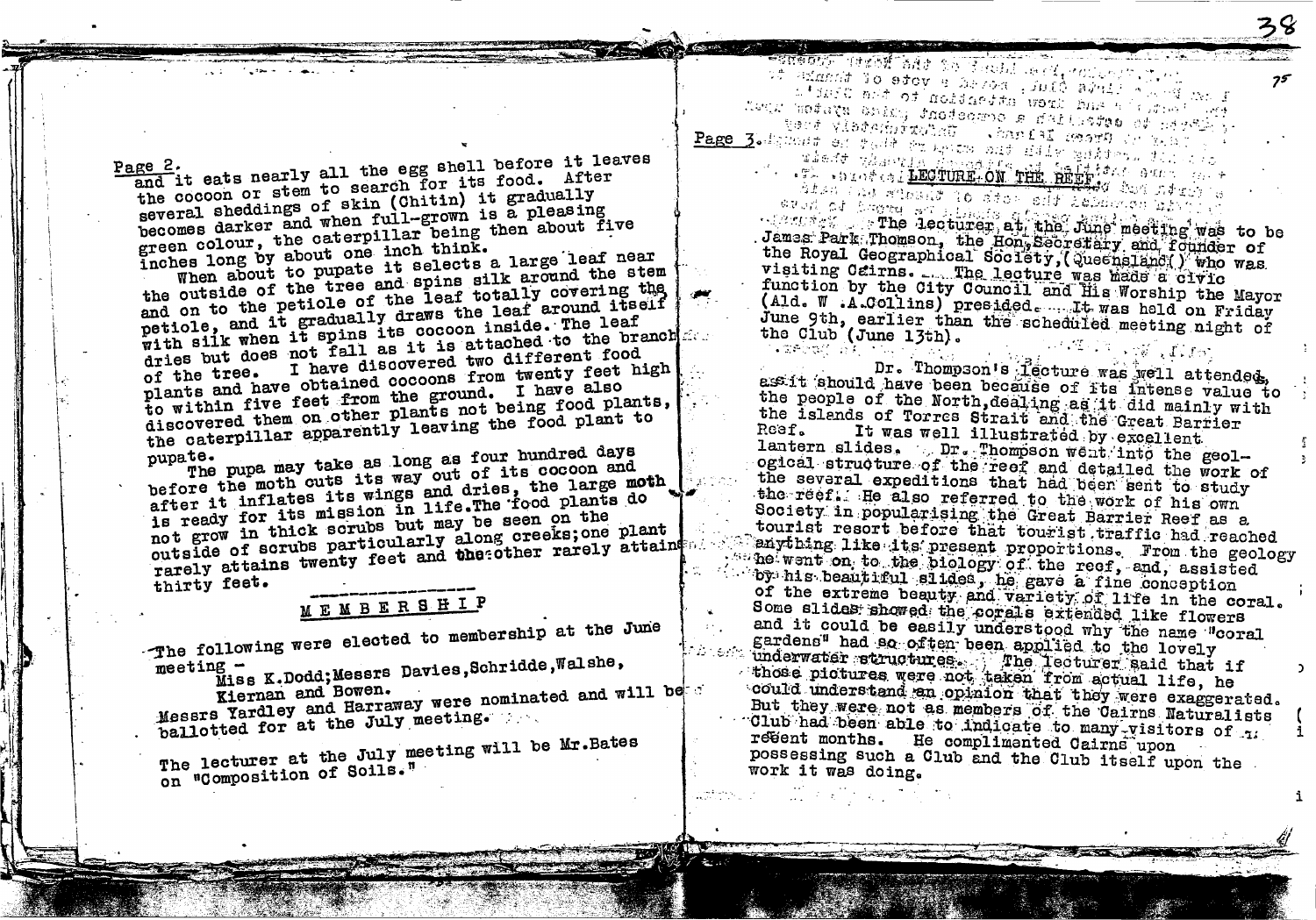Page 4.

Dr.H.Flecker, President of the North Queensland Naturalists Club, moved a vote of thanks to the lecturer and drew attention to the Club's efforts to establish a competent guide system upon the Reef at Green Island. Unfortunately they were not meeting with the support that he thought they were entitled to, although already their efforts had been appreciated by visitors. Mr.W.C. Griffin seconded the vote of thanks and said. that the Cairns people should be proud to have such useful and virile societies as the Naturalists Club and the Cairns Tableland Publicity Association.

## ADDENDA AND CORRIGENDA.

 $V$ ol.1, No. 9, P.5.

After Clematis (Linn)add Virgin's Bower. For Wormea read Wormia After (Hibbertia) bennettii (Bailey) add Arsenic Plant.

 $P.6$ For (Drimys) semicarpoides read semecarpoides.

After (Mollinedia) subternata (Bailey) add Wonda.

After (Daphnandra) aromatica (Bail.) Cheedingnan, add (Locality) Barron River  $P.7^\circ$ 

For sycamore(Crypocarya) obovata, read LongTom For var.coriace(C.glaucescens) read coriacea. Before C.triplinervis insert (C.glaucescens) var nitida, Cape River. For C.bancroftii read bancrofti.  $P.8$ 그는 그는 일 없는 것 같다

For Tinespora read Tinospora After T. berneyi (Bail.) add Yam Vine of Hughender For (Pachygone)latifolia. read longifolia. For (Capparis) quinifolia read quiniflora Fried palmerstonii read palmerstoni;<br>Ritel Barron Rv. (C.palmerstoni add Atherton.

Page 5.

CENSUS OF NORTH QUEENSLAND PLANTS (Continued)

Capparis nummularia (D.C.)Longullah Cloncurry uberiflora (F.v.M.) Cairns (Nugent) ornans, (F.v.M.) Manni Batavia River: Pt. Denison canescens (Banks) Native Pomegranate. Lynd & Burdekin Rivers. lucida (R.Br.)Thoogeer. Hope Islets; Cape Grafton Pt.Denison; Burdekin Rv; Cloncurry (Palmer) mitchelli (Lindl.)Darling Downs Pomegranate. Cloncurry. **Family Bixineae** Cochlospermum (Kunth.) gillivraei (Benth.) Pukuru Thursday & other Isl.off Coast:Middle Palmer & Nassau Rivers; Atherton; Pt. Denison; Burdekin Riv. gregorii  $(F.v.M.)$ Gilbert River Family Pittosporeee (R.Br.) Pittosporum (Banks) setigerum (Bailey) Walsh River(Barclay-Millar) :: Russell River.  $melano$  spermum $(F_v, v, M_v)$  $Var.(?)$  lateral is  $\texttt{Whtsunday:Is.}$  (Henne)  $v$ enulosum  $(r.v.M.)$ Coastal ranges as Rockingham Bay, etc.  $wingi (F.v.M.)$ Bellenden Ker and other Family Elatineae (Cambes) high ranges

Pittosporum rubiginosum (A.Cunn.) Common on ranges about . Bellenden Ker. Bursaria (Cav.) tenifolia (Bailey) Barron Rv. (E. Cowley): Herberton  $(J.F.Ba11ey)$ Family Droseraceae (Salisb.) Drosera (Linn.) Sundew. adelae  $(F, v, M.)$ Rockingham Bay(J.Dallachy) indica (Linn.) Islands of G.of Carpentari (R.Brown): Lizard Is; Endea-**VOUT River.** burmanni (vahl.) G. of Carpentaria (F.v.M.) Lizard Is: Endeavour River (Banks and Solander) spathulata (Labill)Spoonleaf Sundew. From Rockingham Bay Southward petiolaris (R. Br.) Is.of G.of Carpentaria: Gilbert & Norman Rivers: **Endeavour River, (Banks** and Solander)(R.Br. ); banksii. Endeavour Riv. (Banks &Sol) Byblis (Salisb.) liniflora (Salisb.) Is. of G. of Carpentaria. (R. Br.) Walsh Rv. (Barclay-Mill Rockingham Bay(W.Armit) Bergia (Linn.) ammannioides(Roth.)Waterfire Material Phursday Island.

77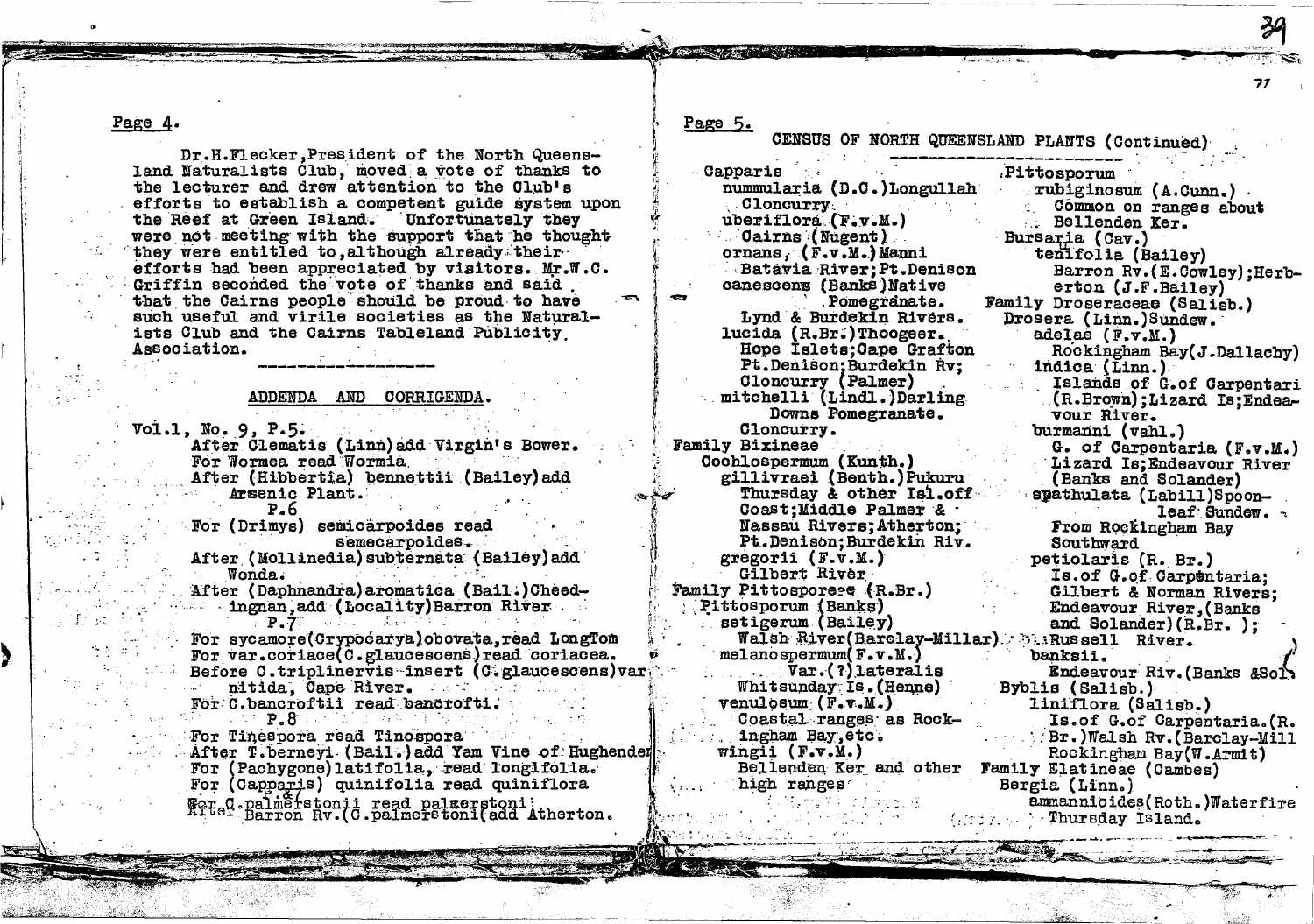40

79

 $\label{eq:2.1} \mathcal{N}_{\rm eff}^{\rm SM} = \left\{ \mathcal{N}_{\rm eff} = \mathcal{N}_{\rm eff} \right\}$ Page 6. Family Guttiferae Garcinia (Linn.) mestoni (Bail.) Meston's . Mangosteen Bellenden Ker Range at  $\cdot$  altitude of 2000 feet. Warrenii (F.v.M.) near Coen Rv. (S.Johnson cherryi (Bail.) Coen (J.F.Cherry Kayea (Wall) Martin Martin larnachiana (F.v.M.) Mossman River Calophyllum (Linn.) inophyllum (Linng)Alexandrian Laurel. Rockingham Bav  $\texttt{costatum}(\texttt{Bailey})$  Evelyn Teak  $Evelyn (J.F.Bailev)$ australianum (F.v.M.) **Fookingham Bay(Dallachy)** Family Ternstroemiaceae Saurauja (Willd.) andreana (Oliver) Freshwater Crk, near Cairns & creeks about Bellenden Ker. Family Polygaleac (Juss.). Polygala, (Linn.) leptalea (De Cand.) Gilbert River; Endeavour River, Rockingham Bay rhinanthoides (Soland.) Endeavour Rv. (R. Brown) arvonsis (Willd.) (Australian milkwort) Endeavour Rv. southward stenoclada(Benth.) Endeavour River(Britten)

(Vrato) TV

 $\mathcal{L}_{\text{max}}$ 

de vir absent no consett

praecelsum (F.v.M.) Ranges about Rocking ham Bay. Family Meliaceae (Vent.) Melia (Linn.) composita (Willd.) White grave Codar. Herberton(Willd.)Green Is.; MulgraweRv.; Burde- $\sim$  $kin(Rv. (F.v.M.)$ Dysoxylon (Beht) latifolium (Benth.) Is. off Rockingham Bay klanderi (F.v.M.) Rockingham Bay(J.Dall) pettigrewianum (Bail.) . Calrns Satin-wood Barron River(E.Cowley) Scrubs at base of Bell4 enden Ker Range. nernstil  $(F, \dot{v}, M)$ Scrubs about Rockingh Bay (J.Dallachy)  $\texttt{schiffneri}$  (F.v.M.) Harvey's Creek: Mt. Bell. enden Ker, Ranges (Karste Russell Rv. Scrubs Oppositifolium (F.v.M.) Endeavour Ry. (Armit); Rockingham Bay (Dalla cerebriforme (Bailey) Brainfruit FreshwaterCk.(L.J.Nugen Aglaia (Lour.) elaeagnoidea (Benth,) Is. of Gulf of Carp.: Rockingham Bay(F.v.M.) Synoum (A.Juss.) muelleri (C.DC.) Rockingham Bay( $F_v v_s M_s$ ) Hearnia  $(F_v, W_s)$ sapindina(F.K.M.)Boodyarri. Parten Ry, Herberton; Roc)

轻度 医抗心病

Liste Dates Land

Page 7. Family Polygaleae(Continued) Bredemeyera (Comesperma Labill secundum (Banks) Endeavour River. Family Meliaceae (Vent.) Owenia  $(F.\forall.\mathbb{M})$ acidula (F.v.M.) Emu apple Cloncurry. vernicosa (F.v.M.) Musgrave, Cape York Pen.  $(G, \tilde{J}$ acobsen) reticulata (F.v.M.) Is. of G.of Carpentaria Caprapa (Aubl.) moluccensis (Lam.) Cannonball tree. Cardwell. Cedrela (Linn.) toona (Roxb.)  $\tau$ ar.australis(C.DC.) Red Cedar. Atherton Flindersia (R.Br.) Kangabberoo schottiana(F.v.M.)BunjiBunji Herberton. chatawaiana(Bail.) Red Beech Herberton to Cardwell(J. F.Bailey)Tully Rv. ifflaiana(F.v.M.)Cairns Hickory. Sorubs of Barron River; Edge Hill; Green Island. mazlini (Bail.) Evelyn, near Herberton(J. F.Bailey) pimenteliana (F.v.M.) Rockingham Bay(J.Dallachy) bourjotiana (F.v.M.) Rockingham Bay(J.Dallachy) Family Rutaceae (Juss.) Zieria (Sm.) pilosa (Rudge) Herberton (Tenison-Woods)

Boronia (Sm.) artemisiaefolia (F.v.M.) Is.of G.of Carpentaria  $(R.Br.)$ alulata (Soland.) Balabal-balgal. Endeavour Rv. (Banks &Sol howmani Gilbert Rv. (R.Daintree) Cape River. Eriostemon (Sm.) banksii (A.Cunn.) Sandy shores of Endeavour Riv. (Banks&Sol.) Philotheca (Rudge) calida  $(F.v.M.)$ Gilbert River (F.v.M.) Melicope (Forst.) fareana (F.v.M.) Barron Rv; Rockingham B. chooreechillum (Bailey) Summit of Bartle Frere broadbentiana (Bailey) Palm Camp $(4,000$ ft.) Bellenden Ker. australasica (F.v.M.)Ngob Tully River. Evodia (Forst.) xanthoxyloides (F.v.M.) Rockingham Bay (Dallachy) bonwickil  $(F.v.M.)$ Rockingham Bay(J.Dall.) Brombya (F.v.M.) platynema (F.v.M.) Ranges about Rockingham Bay (J.Dallachy) Zanthoxylum (Linn.) veneficum(Bailey)Poison -tree. BarronRv. (E.Cowley): Johnstone Rv. (Bancroft) parviflorum (Benth.) Is.of G.of Carpentaria.